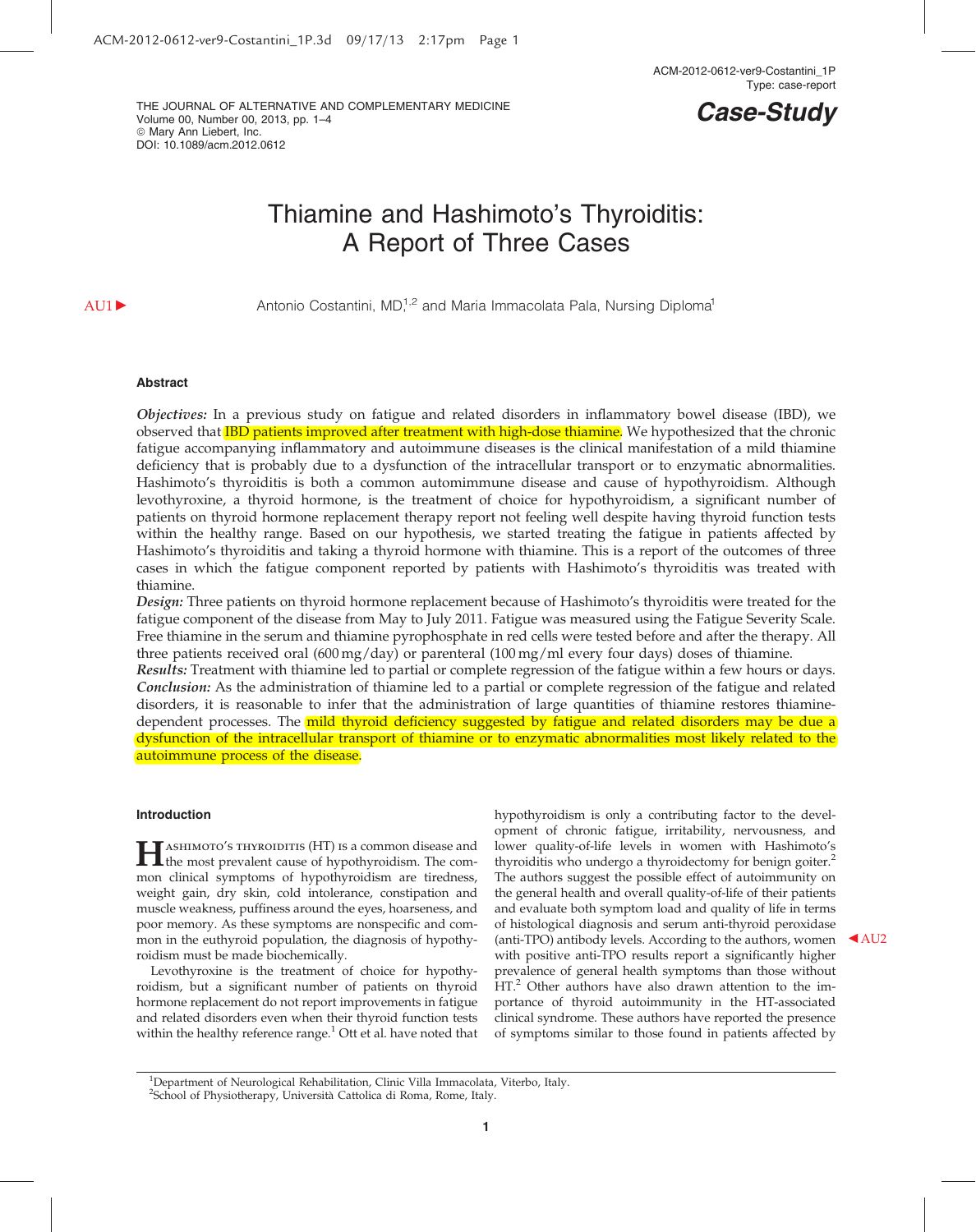#### 2 COSTANTINI AND PALA

fibromyalgia (FM).<sup>3</sup> It would appear that, as of today, the chronic fatigue and related disorders in euthyroid patients with HT remain an enigma.

We started working on chronic fatigue in April 2011, when we studied patients affected by ulcerative colitis (UC), an autoimmune and inflammatory disease. Our clinical observations suggested that UC fatigue and the other extraintestinal symptoms of the disease were the manifestations of a mild thiamine deficiency. Based on our observations, we developed a pilot study in which patients with fatigue and other extra-intestinal symptoms were treated with high oral doses of thiamine. The findings of the study were extremely encouraging for patients affected by UC.<sup>4</sup> Therefore, we turned our attention to the chronic fatigue common to different autoimmune and inflammatory diseases, such as rheumatic diseases and multiple sclerosis. We hypothesized that this fatigue was the result of a mild thiamine deficiency and treated patients with high doses of thiamine (data not published).

For this study, we focused on HT, because it too is an inflammatory-autoimmune disease and causes chronic fatigue. We hypothesized that the fatigue and related disorders in euthyroid HT patients who are receiving thyroid hormone replacement therapy are due to a dysfunction of the active transport from the blood to the mitochondria or to structural enzymatic abnormalities probably caused by immune system factors. To find subjects for our study, we turned to endocrinologists as well as general practitioners. All patients who had HT, were under treatment with thyroid hormone replacement, and answered affirmatively to the question ''Do you feel tired?'' were considered for the study.

#### Materials and Methods

Three patients, all women, affected exclusively by HT, were selected for the study. The patients presented with fatigue, sleep disorders, depression, anxiety, chronic nervousness, memory loss, focus and attention disorders, cold intolerance, and dry skin. The diagnosis of HT had been performed by experienced endocrinologists and according to the current criteria used for this disease. All 3 patients were under medical treatment with levothyroxine. Patients 1 and 3 took 50 mg/day; patient 2, 100 mg/day.

We began with an analysis of clinical history and an objective examination of each patient. Each patient's level of fatigue was evaluated, using the Fatigue Severity Scale (FSS).<sup>5</sup> The FSS is a short questionnaire that requires the subject to rate his or her own level of fatigue. The obvious problem with this measure is its subjectivity. The questionnaire contains 9 statements that attempt to explore the severity of fatigue symptoms. The subject is asked to read each statement and circle the number from 1 to 7, that he or she feels best describes how the statement applied to him or her over the preceding week. A low value indicates that the statement is not very appropriate whereas a high value indicates agreement. The scoring can be done by calculating the average response to the questions or as an absolute sum of the values. We chose to calculate the scoring using the absolute sum of the answers. $5$  The FSS score was defined as follows:

9 points: no fatigue Up to 36 points: medium-low fatigue From 36 to 63: severe fatigue

The evaluation of the fatigue using FSS was repeated 20 days after the beginning of the therapy.

Before beginning therapy, enzyme-linked fluorescent assay (E.L.F.A.) tests were used to measure each patient's thyroid stimulating hormone (TSH), free triiodothyronine (FT3), and free levothyroxine (FT4) levels. These tests revealed normal values of TSH, FT3 and FT4 (see Table 1). At  $\blacktriangleleft$ T1 the time of the diagnosis, serum anti-thyroid peroxidase (anti-TPO) antibody levels had been measured using microparticle enzyme immunoassay (M.E.I.A.). The results of these tests are also shown in Table 1.

Thiamine and thiamine pyrophosphate (TPP) levels were  $\triangleleft$ AU3 also determined for each patient. The blood was frozen at -20°C and sent to the Italian Diagnostic Center (Bracco Industries, Milan, Italy), where thiamine and TPP were measured using high-performance liquid chromatography (HPLC). The blood tests for Thiamine and TPP were repeated 20 days after the start of therapy. The results of these tests are shown in Table 2.  $\triangleleft$  T2<br>Once these tests were completed, we began therapy with  $\triangleleft$  AU4

Once these tests were completed, we began therapy with high doses of thiamine (oral administration of 600 g/day or 100 mg/ml parenterally every 4 days). The dosage was defined empirically for this study as follows: patients weighing 60 kg (patients 1 and 3) received 600 mg/day; patients (patient 2) weighing 128 kg received 100 mg/ml every 4 days. The following is the rationale of the dosage calibration used in this study:

female patients weighing < 60 kg: 10mg/kg/day of thiamine 60–65 kg: 14 mg/kg/day of thiamine 65–70 kg: 17 mg/kg/day of thiamine 70–75 kg: 20 mg/kg/day of thiamine 75–80 kg: 23 mg/kg/day of thiamine

TABLE 1. BASELINE CHARACTERISTICS OF PATIENTS BEFORE THERAPY AU5

| Patient | Weight<br>(kg) | Age<br>(years) | Duration<br>(years) | $Anti-TPOa$<br>$n.v.$ [ $\leq$ 120 UI/ml] | $TSH^b$ n.v.<br>$[0.25 - 5.00 \,\mu$ UI/ml] | $Ft3^c$ n.v.<br>$[2.59 - 5.38 \, p\text{gr/ml}]$ | $Ft4^a$ n.v.<br>$[6.97 - 15.5 pgr/ml]$ |  |  |  |  |
|---------|----------------|----------------|---------------------|-------------------------------------------|---------------------------------------------|--------------------------------------------------|----------------------------------------|--|--|--|--|
|         | 63             | -61            |                     | 322                                       | 4.1                                         | 3.05                                             | 10.64                                  |  |  |  |  |
| 2.      | 128            | 55             |                     | 526.6                                     | 1.54                                        | 2.74                                             | 13.38                                  |  |  |  |  |
|         | 55             | 38             |                     | 1725.40                                   | 0.67                                        | 3.07                                             | 9.47                                   |  |  |  |  |

<sup>a</sup>Serum anti-thyroid peroxidase antibody levels at the time of the diagnosis.

<sup>b</sup>Thyroid stimulating hormone.

c Free triiodothronine.

<sup>d</sup>Free thyroxine.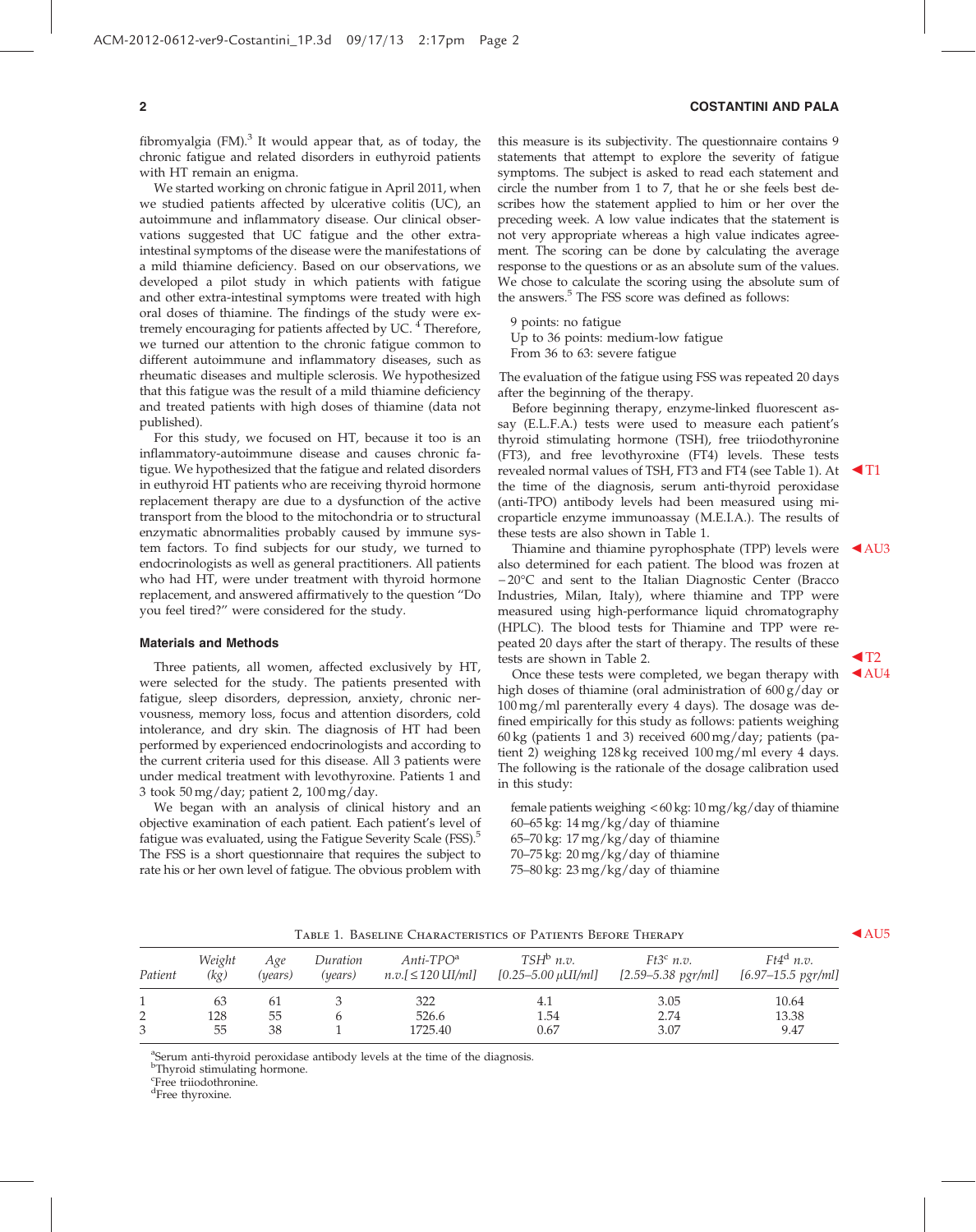| TABLE 2. LABORATORY EXAMS AND FSS BEFORE AND AFTER THERAPY |                                 |                                                                                        |                                                                          |                                                                          |                                    |                      |  |  |  |  |
|------------------------------------------------------------|---------------------------------|----------------------------------------------------------------------------------------|--------------------------------------------------------------------------|--------------------------------------------------------------------------|------------------------------------|----------------------|--|--|--|--|
| Patient                                                    | Thiamine before<br>therapy n.v. | Thiamineafter<br>therapy n.v.<br>$[2,1-4,3 \mu\text{gr/L}]$ $[2,1-4,3 \mu\text{gr/L}]$ | Thiamine Pyrophosphate<br>before therapy<br><i>n.v.</i> $[>49 \mu gr/L]$ | Thiamine Pyrophosphate<br>after therapy<br><i>n.v.</i> $[>49 \mu g r/L]$ | FSS <sup>a</sup> before<br>therapy | FSS after<br>therapy |  |  |  |  |
| 2                                                          | 11.5<br>11.7                    | 210.0<br>24.2                                                                          | 78.1<br>107.7                                                            | 150.4<br>101.2                                                           | 26<br>60                           |                      |  |  |  |  |
| 3                                                          |                                 | 44.0                                                                                   | 79.8                                                                     | 87.5                                                                     | 36                                 | 25                   |  |  |  |  |

## THIAMINE AND HASHIMOTO'S THYROIDITIS: A REPORT OF THREE CASES 3

<sup>a</sup>FSS: Fatigue Severity Scale.

In Italy, thiamine is commonly sold in pharmacies in two forms: 300 mg pills (off the shelf ) or 100 mg/ml phials (sold under prescription). Because of the large number of pills required daily for patients whose weight is greater than 80 kg, we suggest intramuscular therapy with one 100 mg/ ml phial every 4 to 7 days.

Every 3 days, the patients were contacted in order to track the course of the treatment.

#### **Results**

While the laboratory values of thiamine and thiamine pyrophosphate were normal in all 3 patients before therapy, after therapy, these values had increased significantly in patients 1 and 3 who were tested 4 hours after the oral administration of thiamine. Patient 2 received an intramuscular administration of thiamine and was tested 2 days after its administration. (See Table 2 for thiamine and thiamine pyrophosphate levels before and after therapy.) In all 3 patients, the administration of the large quantities of thiamine led to a partial (in patient 3) or complete (in patients 1 and 2) regression of the fatigue. In patient 2, who received intramuscular therapy, fatigue regressed within 6 hours. In patients 1 and 3, who received oral therapy, fatigue regressed within 3 to 5 days.

It is not known at present how long treatment must continue, but further study may shed some light on this question. Our patients are still under the same treatment prescribed at the beginning of the therapy and symptomatic improvements are consistent. A low-dose integration of all the other vitamins of the B group is strongly advised. $4$ The patients have reported a significant improvement of all fatigue-related symptoms and have regained complete wellness.

#### **Discussion**

On the whole, we had a favorable response to thiamine administration, and in presence of thiamine deficiency, the response to therapy is considered diagnostic.<sup>6,7</sup> The presence of a mild thiamine deficiency syndrome in patients with normal concentrations of thiamine and TPP may be explained by a consideration of a form of thiamine deficiency due to a dysfunction of the vitamin B1 active transport mechanism from the blood to the mitochondria or, perhaps, to structural enzymatic abnormalities. The administration, either orally or parenterally, of large quantities of thiamine increases the concentration of thiamine in the blood to levels at which passive transport restores the normal glucose metabolism in all cells, and fatigue disappears. Some authors believe the dysfunction of the active transport mechanism

may be overcome by diffusion mediated at supranormal thiamine concentrations.<sup>6,7</sup> Other authors believe that high doses of thiamine may be able to induce greater expression of the thiamine transporter encoded genes.<sup>8</sup>

In 2006, before our observations on autoimmune conditions, a dysfunction of intracellular thiamine transport was described for genetic diseases that were characterized by mutations in thiamine-transporter genes.<sup>7</sup> In 2011, there was a case published describing Wernicke's encephalopathy in a nonalcoholic patient with a normal blood thiamine level. Specifically, it was a case of a 64-year old woman who had never consumed alcohol presented to hospital a severalday history of vomiting and severe diarrhea, secondary to Clostridium difficile colitis.<sup>10</sup> A number of inborn errors of metabolism have also been described in which clinical improvements after the administration of pharmacological doses of thiamine can be documented. Among these are thiamine-responsive megaloblastic anemia and Wernicke'slike encephalopathy.<sup>7</sup>

Substantial efforts are being made to understand the genetic and biochemical determinants of thiamine deficiency– related disorders and of the differential vulnerabilities of tissues and cell types to thiamine deficiency. While further studies are necessary to confirm our findings, we strongly believe that our observations represent an important contribution to the relief of many patients. Although at present, the necessary length of treatment is unknown, there is, to date, no mention in literature of thiamine-related collateral effects even at high doses and for long periods of time.<sup>9</sup>

## **Conclusions**

Our case experience with these 3 patients supports the hypothesis that the chronic fatigue and related disorders accompanying Hashimoto's thyroiditis are manifestations of a mild thiamine deficiency that may be due to either a dysfunction of the active transport from the blood to the mitochondria or to structural enzymatic abnormalities likely caused by immune system factors. We deem that it would be interesting to find out if other forms of hypothyroidism and the fatigue associated with them would respond to thiamine therapy in a similar manner to these cases.

#### Acknowledgments

The authors thank Marco Colangeli, Father Emilio Blasi, Emmanuel Nabaloum, the personnel of the department of Neurologic Rehabilitation of the Clinic Villa Immacolata of Viterbo; Roberto Pace, MD, Vincenzo Ramacci, MD, Raffaela Giorgi, Luisa Ercoli Cardelli, Elena Iacono, Giorgio Giorgi for their outstanding support and encouragement.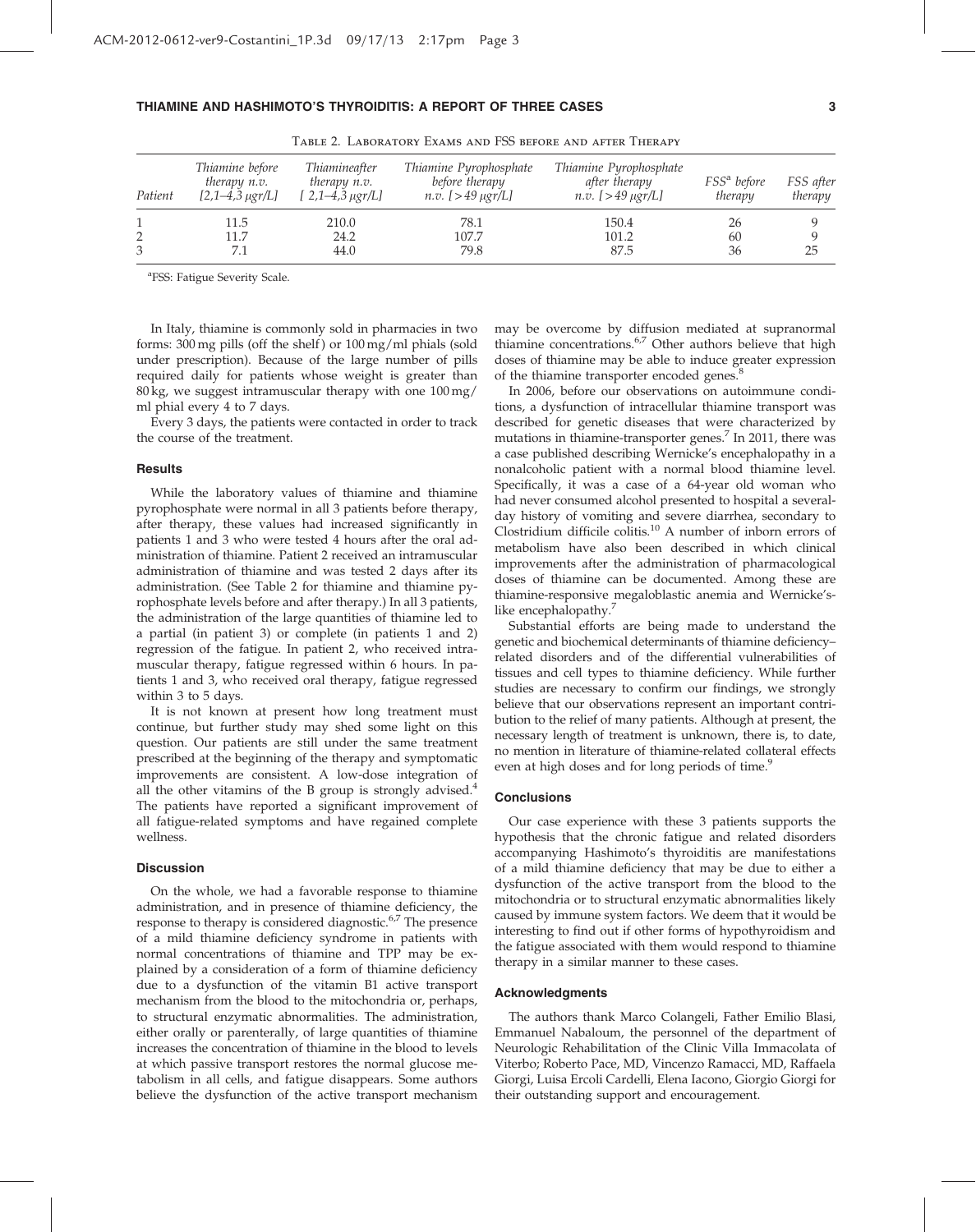#### Disclosure Statement

No competing financial interests exist.

#### **References**

- 1. Chakera AJ, Pearce SHS, Vaidya B. Treatment for primary hypothyroidism: Current approaches and future possibilities. Drug Des Devel Ther 2012;6:1–11.
- 2. Ott J, Promberger R, Kober F, Neuhold N, Tea M, Huber JC, Hermann M. Hashimoto's thyroiditis affects symptom load and quality of life unrelated to hypothyroidism: A prospective case-control study in women undergoing thyroidectomy for benign goiter. Thyroid 2011;21:161–167.
- 3. Dardano A, Bazzichi L, Bombardieri S, Monzani F. Symptoms in euthyroid Hashimoto's thyroiditis: Is there a role for autoimmunity itself? Thyroid 2011;22:334–335.
- 4. Costantini A, Pala MI. Thiamine and fatigue in inflammatory bowel diseases: An open-label pilot study. J Altern Complement Med 2013;19:704–708;doi:10.1089/acm.2011. 0840. Epub 2013 Feb. 4.
- 5. Fatigue severity scale. In: Herndon R. Handbook of Neurologic Rating Scales. 2<sup>nd</sup> ed. New York: Demos Medical Publishing, 2006:190.

# 4 COSTANTINI AND PALA

- 6. Rindi G, Laforenza U. Thiamine intestinal transport and related issues: Recent aspects. Proc Soc Exp Biol Med 2000;224:246–255.
- 7. Lonsdale D. A review of the biochemistry, metabolism and clinical benefits of thiamin (e) and its derivatives. Evid Based Complement Alternat Med 2006;3:49–59.
- 8. Kono S, Miyajima H, Yoshida K, Togawa A, Shirakawa K, Suzuki H, Mutation in a thiamine-transporter gene and Wernicke's-like encephalopathy. N Engl J Med 2009;360: 1792–1794.
- 9. Smithline HA, Donnino M, Greenblatt DJ. Pharmacokinetics of high dose oral thiamine hydrochloride in healthy subjects. BMC clin pharmacol 2012;12:4.
- 10. Davies SB, Joshua FF, Zagami AS, Wernicke's encephalopathy in non-alcoholic patient with a normal blood thiamine level. Med J Aust. 2011;194:483–484.

Address correspondence to: Antonio Costantini, MD Clinic Villa Immacolata Strada Sammartinese 65A Viterbo 01100 Italy

E-mail: carapetata@libero.it